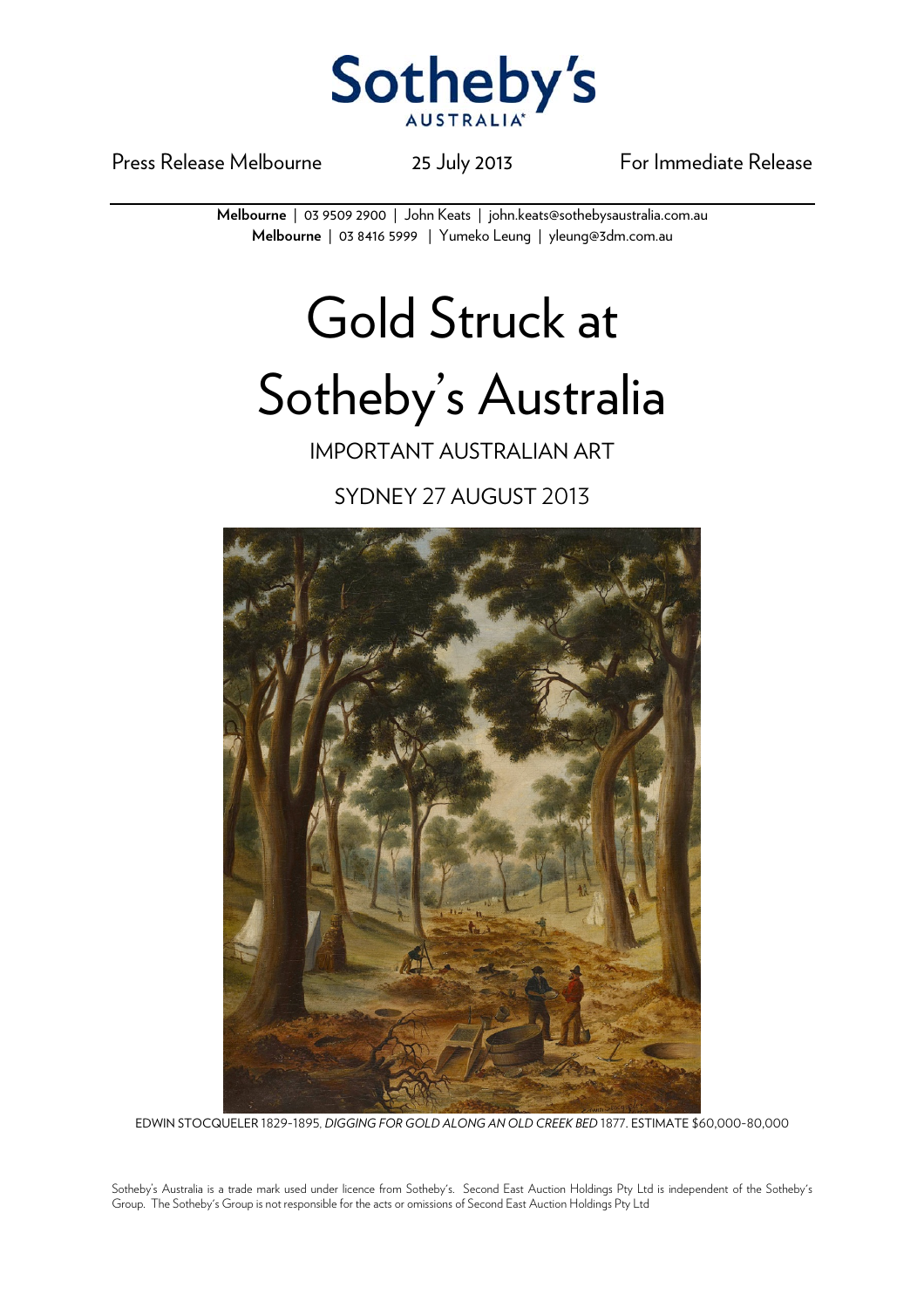

Press Release Melbourne 25 July 2013 For Immediate Release

A rare nineteenth century painting, *Digging for Gold Along an Old Creek Bed* (estimate \$60,000-80,000, lot 21) by the elusive colonial artist Edwin Stocqueler will be offered for sale at Sotheby's Australia's 27 August 2013 auction in Sydney. A resident and celebrated figure of Bendigo, Stocqueler is best known as an artist of the Australian goldfields.

Stocqueler was born in India in 1829 and later educated in Cambridge. Lured to the Victorian goldfields, Stocqueler and his mother settled in Sandhurst (Bendigo) in 1853. An important but often forgotten colonial painter, Stocqueler's surviving paintings serve as a visual documentation of the colonial period and show specific details of life during the early discovery of gold.

His masterpiece, the 1857 diorama *Golden Land of the Sunny South* was exhibited in the local Mechanics Institute in Bendigo. Reported in the Bendigo Advertiser to be 'one mile long and [comprising] seventy distinct pictures,' the diorama toured Castlemaine, Maldon and Melbourne, exhibiting in the Melbourne Mechanics Institute (currently the Melbourne Athenaeum) on Collins Street in 1859. An 1857 article in the Bendigo Advertiser labelled him as 'an artist and naturalist of considerable merit,' describing 'scene pieces of every variety, including some of the quartz mining works, and some of the best buildings and settlements ... on the various diggings.'

This major piece is now lost, but a small number of Stocqueler's oil paintings and watercolours do survive, including *Digging for Gold Along an Old Creek Bed*. Bearing the date of 1877, the painting serves as an important contemporary record of life on the Sandhurst fields. The overall scene – a creek-bed of alluvial diggings between forested hillsides – is evidently somewhere in the district of Bendigo, its topography being very similar to that depicted in S.T. Gill's lithographs of *Bendigo Creek, Iron Bark Gully* and *Eagle Hawk Gully* (1853). *Digging for Gold Along an Old Creek Bed* depicts the mullocky dirt-line of the valley floor, dotted with the ellipses of alluvial mineshafts, while in the foreground a couple of diggers with pan and shovel stand yarning behind a litter of tools.

*'Digging for Gold Along an Old Creek Bed* is an evocative image of industry within the wilderness. Sotheby's Australia is delighted to offer this rare example of Victoria's early gold rush era,' said Geoffrey Smith, Chairman of Sotheby's Australia.

Sotheby's Australia is a trade mark used under licence from Sotheby's. Second East Auction Holdings Pty Ltd is independent of the Sotheby's Group. The Sotheby's Group is not responsible for the acts or omissions of Second East Auction Holdings Pty Ltd